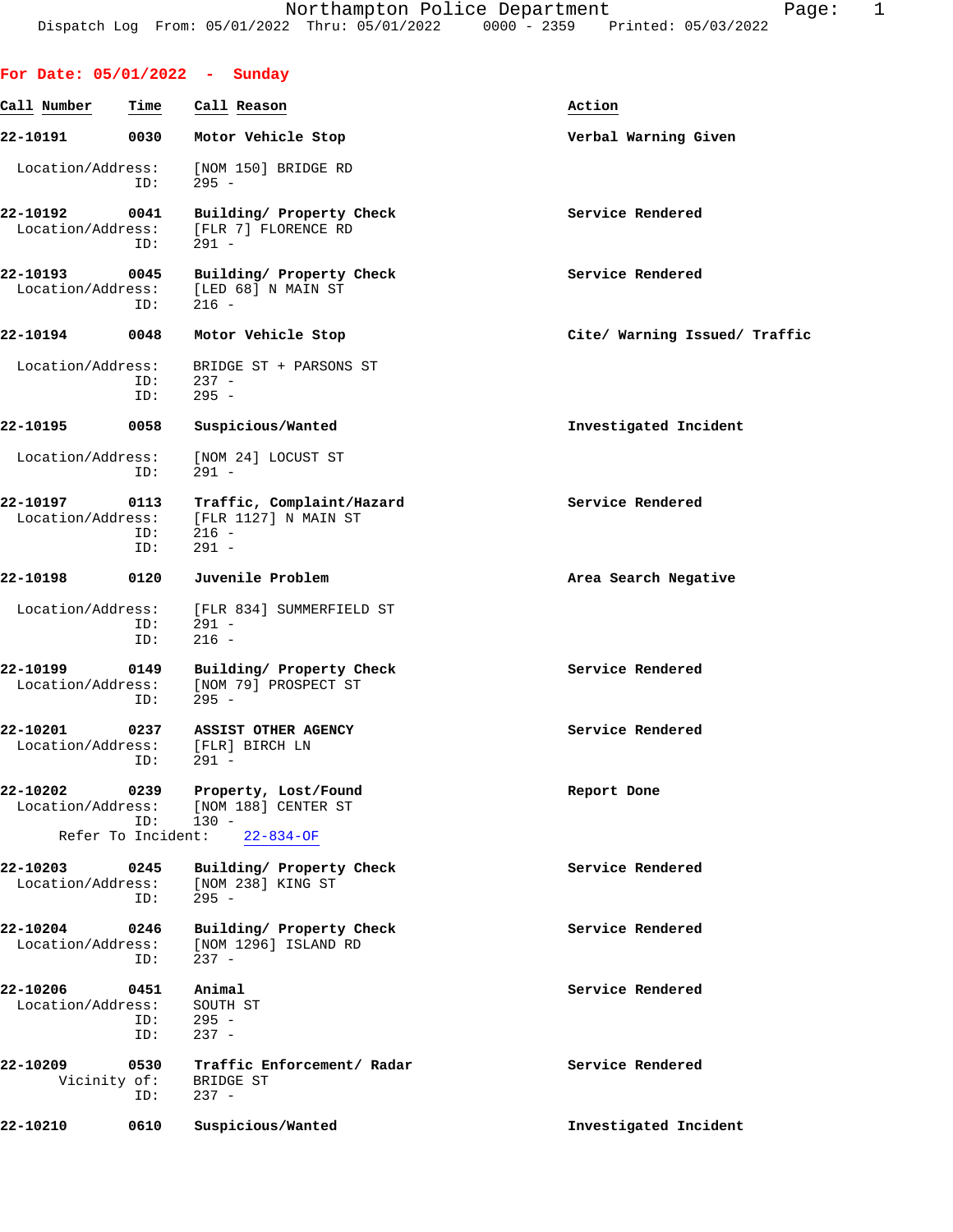| Location/Address:<br>ID:<br>ID:                                                                      | [NOM 407] MAIN ST<br>$237 -$<br>$291 -$                                                                                    |                               |
|------------------------------------------------------------------------------------------------------|----------------------------------------------------------------------------------------------------------------------------|-------------------------------|
| 22-10212<br>0808                                                                                     | ASSIST OTHER AGENCY                                                                                                        | Service Rendered              |
| Location/Address:<br>ID:                                                                             | [FLR] RICK DR<br>$126 -$                                                                                                   |                               |
| 0914<br>22-10214<br>Location/Address:<br>ID:<br>ID:<br>ID:                                           | Indecency/Lewdness<br>[NOM 843] MAIN ST<br>191 -<br>$197 -$<br>$262 -$<br>$204 -$                                          | Report Done                   |
| ID:<br>ID:<br>Refer To Incident:                                                                     | $201 -$<br>$22 - 835 - OF$                                                                                                 |                               |
| 22-10217<br>1032<br>Location/Address:<br>ID:<br>ID:                                                  | Alarm/ Burglar/ Holdup Panic<br>[NOM 238] KING ST<br>197 -<br>$191 -$                                                      | False Alarm                   |
| 22-10221<br>1225<br>Location/Address:                                                                | OUTSIDE FIRE (BRUSH/GRASS)<br>[FLR] CARDINAL WAY + BURTS PIT RD                                                            | Service Rendered              |
| 22-10222<br>1232                                                                                     | Parking Violation                                                                                                          | Area Search Negative          |
| Location/Address:<br>ID:                                                                             | [NOM 100] ROUND HILL RD<br>$287 -$                                                                                         |                               |
| 22-10223<br>1250<br>Location/Address:<br>ID:                                                         | Property, Lost/Found<br>[NOM 933] MAIN ST<br>157 -                                                                         | Report Done                   |
| Refer To Incident:                                                                                   | $22 - 837 - OF$                                                                                                            |                               |
| 22-10224<br>1315                                                                                     | Motor Vehicle Stop                                                                                                         | Verbal Warning Given          |
| Location/Address:<br>ID:                                                                             | MAIN ST + GOTHIC ST<br>$204 -$                                                                                             |                               |
| 22-10225<br>1319                                                                                     | Motor Vehicle Stop                                                                                                         | Investigated Incident         |
| Location/Address:<br>ID:<br>ID:<br>ID:                                                               | BRIDGE ST + FAIR ST<br>$191 -$<br>197 -<br>$204 -$                                                                         |                               |
| 22-10228<br>1452<br>Location/Address:<br>ID:<br>ID:                                                  | Alarm/ Burglar/ Holdup Panic<br>[NOM 68] PARSONS ST<br>$242 -$<br>$277 -$                                                  | False Alarm/City              |
| 22-10230<br>1503<br>Location/Address:<br>Fire Unit:<br>EMS Unit:<br>ID:<br>ID:<br>Refer To Accident: | Traffic Accident<br>FINN ST + KING ST<br>E2-Pumper-Engine 2<br>A01-Fire Ambulance<br>$242 -$<br>$292 -$<br>$22 - 143 - AC$ | Taken to Hospital             |
| 22-10231<br>1538                                                                                     | Parking Violation                                                                                                          | Cite/ Warning Issued/ Traffic |
| Location/Address:<br>ID:                                                                             | [NOM 96] MASONIC ST<br>$277 -$                                                                                             |                               |
| 22-10232<br>1607<br>Location/Address:<br>ID:                                                         | Building/ Property Check<br>[NOM 145] DAMON RD<br>$277 -$                                                                  | Service Rendered              |
| 22-10234<br>1625                                                                                     | Building/ Property Check                                                                                                   | Service Rendered              |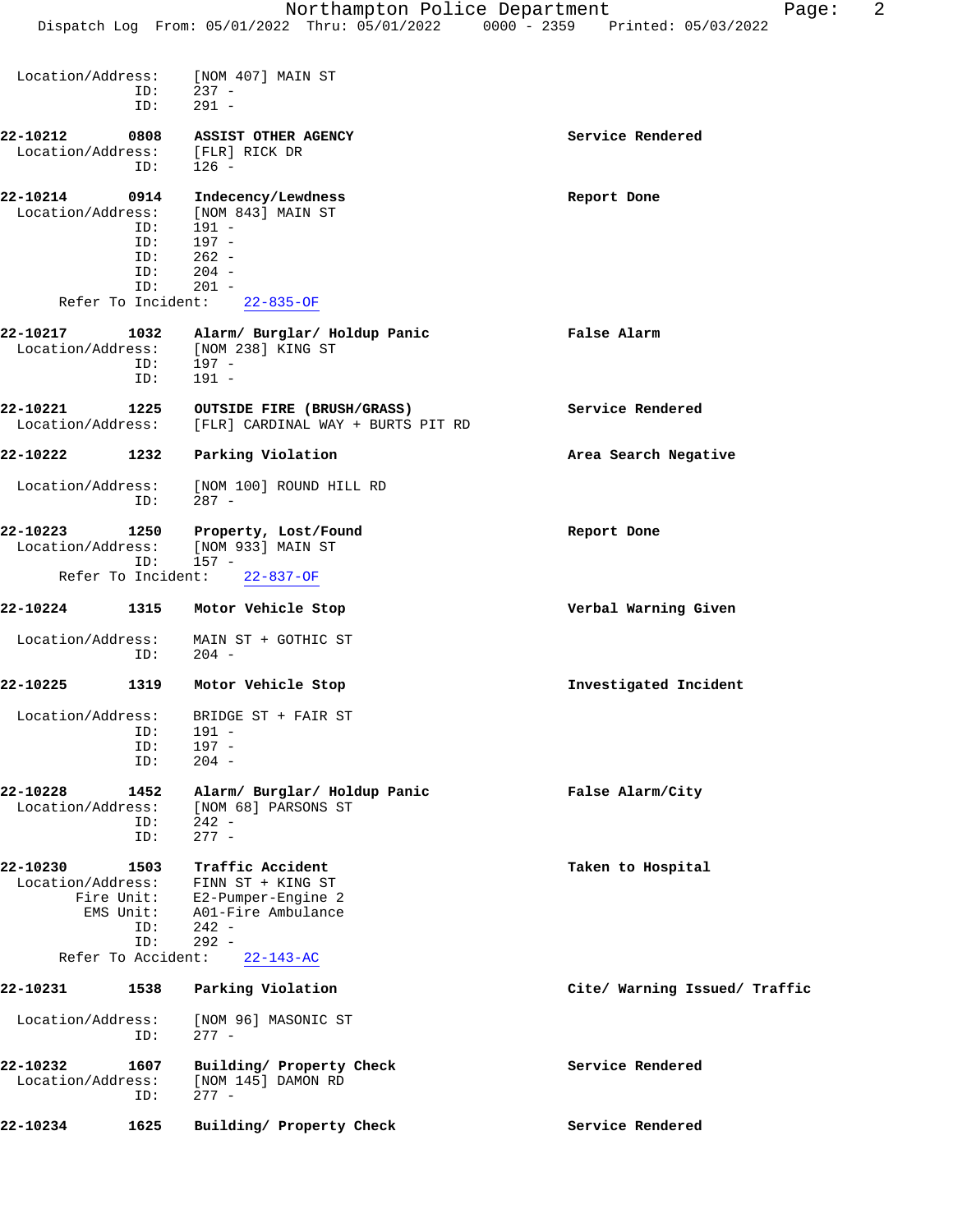|                               |                                             | Northampton Police Department<br>Dispatch Log From: 05/01/2022 Thru: 05/01/2022 0000 - 2359 Printed: 05/03/2022             | 3<br>Page:                    |
|-------------------------------|---------------------------------------------|-----------------------------------------------------------------------------------------------------------------------------|-------------------------------|
|                               |                                             |                                                                                                                             |                               |
| Location/Address:             | ID:                                         | [FLR 3] N MAIN ST<br>$277 -$                                                                                                |                               |
| 22-10236<br>Location/Address: | 1703<br>ID:                                 | DISABLED MV<br>MAIN ST<br>$292 -$                                                                                           | Service Rendered              |
| 22-10237<br>Location/Address: | 1717<br>ID:                                 | Suspicious/Wanted<br>[NOM 956] BRIDGE ST<br>$242 -$                                                                         | Person Gone                   |
| 22-10238                      | 1726                                        | Parking Violation                                                                                                           | Cite/ Warning Issued/ Traffic |
| Location/Address:             | ID:                                         | WOODLAWN AVE<br>$287 -$                                                                                                     |                               |
| 22-10239<br>Location/Address: | 1758<br>ID:<br>ID:                          | Alarm/ Burglar/ Holdup Panic<br>[NOM 68] PARSONS ST<br>242 -<br>$287 -$                                                     | False Alarm/City              |
| 22-10241<br>Location/Address: | ID:<br>ID:<br>ID:<br>EMS Unit:<br>EMS Unit: | 1841 Juvenile Problem<br>[FLR 1223] BURTS PIT RD<br>298 -<br>$203 -$<br>$287 -$<br>A01-Fire Ambulance<br>A03-Fire Ambulance | Taken to Hospital             |
| 22-10242                      | 1846                                        | Public Service, Check Welfare                                                                                               | Investigated Incident         |
| Location/Address:             | ID:<br>ID:<br>ID:                           | [FLR 1489] WILLOW ST<br>$242 -$<br>$292 -$<br>$287 -$                                                                       |                               |
| 22-10246                      | 2004                                        | Disturbance                                                                                                                 | Investigated Incident         |
| Location/Address:             | ID:<br>ID:                                  | [NOM 26] JACKSON ST<br>- 242 -<br>$287 -$                                                                                   |                               |
| 22-10248                      |                                             | 2031 Motor Vehicle Stop                                                                                                     | Verbal Warning Given          |
| Location/Address:             | ID:                                         | [FLR] WESTHAMPTON RD + CARDINAL WAY<br>$298 -$                                                                              |                               |
| 22-10250<br>Location/Address: | 2104<br>EMS Unit:<br>ID:                    | Medical Emergency<br>[LED 271] N MAIN ST<br>A03-Fire Ambulance<br>$277 -$                                                   | Taken to Hospital             |
| 22-10251<br>Location/Address: | 2113<br>ID:<br>ID:                          | Drunk/ Incapacitated<br>[NOM 321] PLEASANT ST<br>$277 -$<br>$242 -$                                                         | Service Rendered              |
| 22-10255<br>Location/Address: | 2313<br>ID:<br>ID:                          | Auto Crime, Theft of Auto<br>[NOM 1111] NEW SOUTH ST<br>242 -<br>$236 -$                                                    | Report Done                   |
| Refer To Incident:            |                                             | $22 - 839 - OF$                                                                                                             |                               |
| 22-10256<br>Location/Address: | 2321<br>ID:                                 | Missing/Found Person<br>[FLR] N MAIN ST<br>$216 -$                                                                          | Report Done                   |
| Refer To Incident:            |                                             | $22 - 838 - OF$                                                                                                             |                               |
| 22-10257<br>Location/Address: | 2325<br>ID:                                 | Alarm/ Burglar/ Holdup Panic<br>[NOM 2384] VILLAGE HILL RD<br>$237 -$                                                       | False Alarm                   |
|                               | ID:                                         | $260 -$                                                                                                                     |                               |